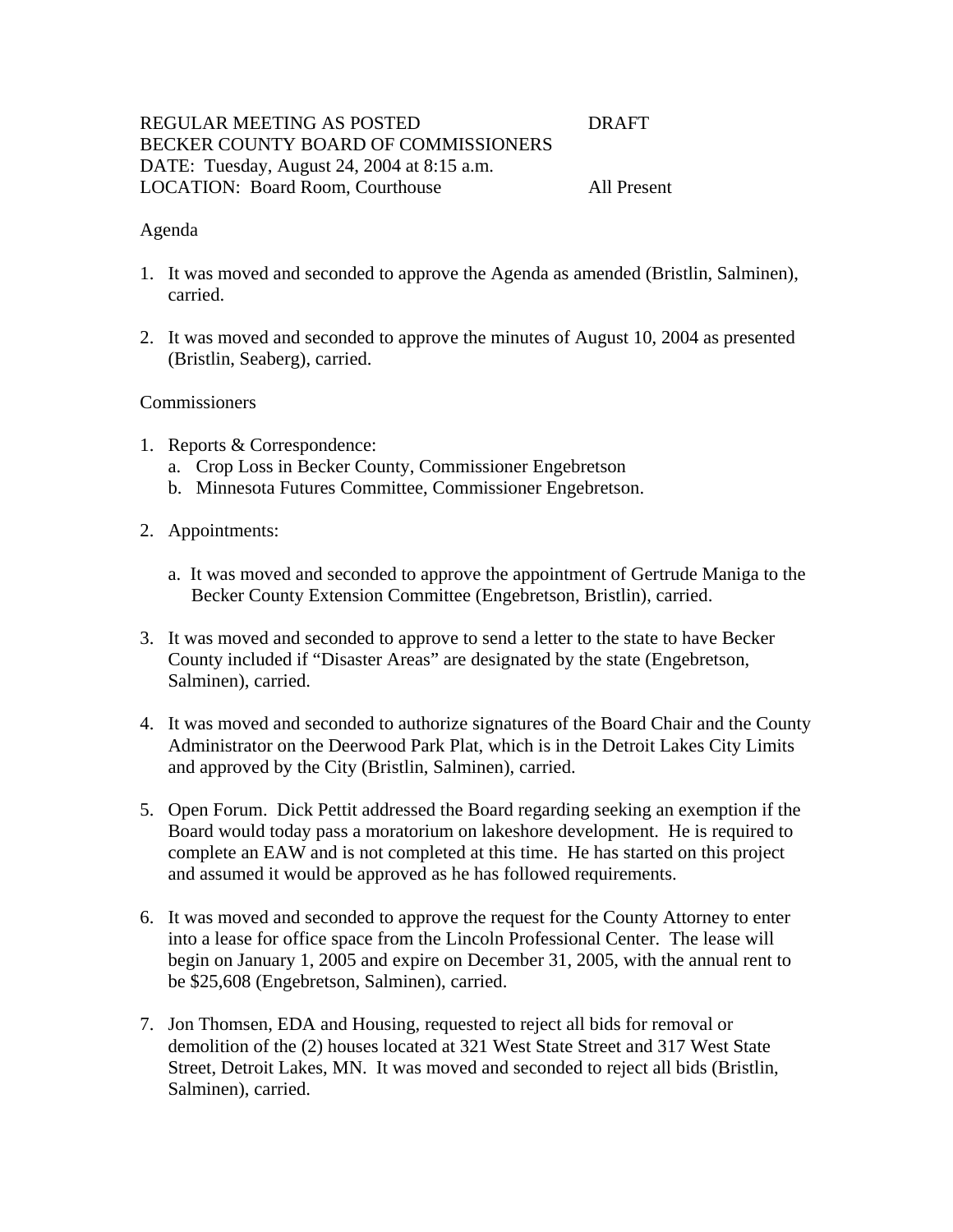- 8. It was moved and seconded to approve to proceed with the sale of the house located at 321 West State Street for the amount of \$1.00 (Bristlin, Salminen), carried.
- 9. It was moved and seconded to pass Resolution No. 08-04-2B, authorizing the signatures of the County Administrator and the Assistant County Attorney to sign the Federal Aviation Administration Grant for Project Number: 3-27-0021-03-04 (Salminen, Bristlin), carried.
- 10. Meeting Attendance Approval:
	- a. It was moved and seconded to approve any Commissioners attendance at the AMC Conference on December 6-8, 2004 at St. Cloud, MN (Engebretson, Salminen), carried.

## Finance

- 1. It was moved and seconded to approve the Claims with exceptions (Seaberg, Salminen), carried.
- 2. Sunnyside was on the agenda and Roger Winter gave an update on recent meetings. The County Board has received the minutes of these meetings.
- 3. An update of the 2005 Budget was given. All the Departments have submitted their budgets. Ryan Tangen and Brian C. Berg reviewed the budgets last Friday for errors, not necessarily for program contents. Commissioners Engebretson asked for a copy of the 2005 Budget and Ryan Tangen will make copies for the Board. He noted that the salary figures are not completed. A budget session will be held on September 07, 2004 with the County Board and Departments.
- 4. Brian C. Berg presented information gathered from Sheriff Tim Gordon on the Minimum Security Jail Financial Report for August 4-20 that the facility produced \$2,535 in revenue.
- 5. Commissioner Bristlin made a motion and Commissioner Seaberg seconded to call for an independent audit of the Multi-County Nursing financial records from January 1, 2004 to the present. Commissioners Engebretson and Salminen stated they could not support this motion. After much discussion, and the fact that we have a Transition Team working through closing issues, the Motion and second were withdrawn at this time.

## Auditor

It was moved and seconded to approve the following Gambling Premise Permit Applications (Engebretson, Seaberg), carried.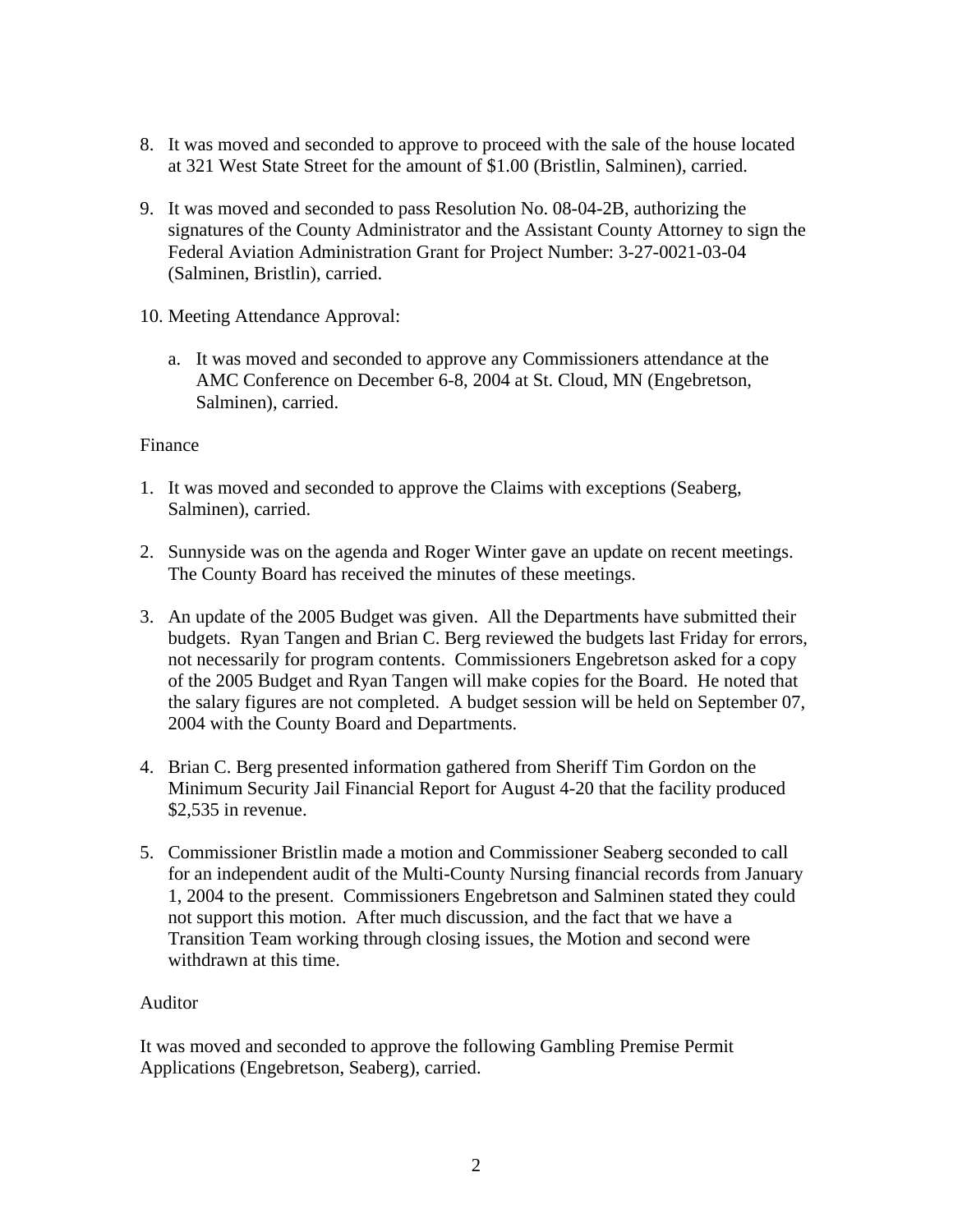- 1. Ducks Unlimited for operations at the Detroit Country Club in Lake View Twp.
- 2. Minnesota Flyers Gymnastics Gaming for operations at County 17 Club in Lake View Twp.
- 3. Minnesota Flyers Gymnastics Gaming for operations at Sunlite Bar & Grill in Detroit Twp.
- 4. Minnesota Flyers Gymnastics Gaming for operations at Randy's Lake Eunice in Lake Eunice Twp.
- 5. The Ruffed Grouse Society-Benay of the Lakes Chapter for operations at Maplelag Resort in Sugar Bush Twp.

## Assessor

- 1. It was moved and seconded to approve the Assessment Agreements between Local Unit and Becker County for the year 2005 with Detroit Township, Height of Land Township, Audubon Township, Lake Eunice Township, and Erie Township (Engebretson, Salminen), carried.
- 2. It was moved and seconded to approve the following Abatements with the exception of 28.8081.000 and 49.8513.000 (Seaberg, Bristlin), carried.

| Parcel      | Twn/City             | Amount | Reason     |
|-------------|----------------------|--------|------------|
| 06.0180.003 | Cormorant            | \$262  | Correction |
| 08.8857.000 | Detroit              | 234    | Homestead  |
| 27.8016.000 | Savannah             | 70     | Correction |
| 31.8041.000 | <b>Spruce Grove</b>  | 36     | Homestead  |
| 32.8404.000 | <b>Sugar Bush</b>    | 12     | Correction |
| 33.0038.000 | <b>Toad Lake</b>     | 104    | Homestead  |
| 49.8453.000 | <b>Detroit Lakes</b> | 168    | Homestead  |

3. Steve Skoog, County Assessor reported on a presentation given by Mike Leisure on valuation of tillable land using Crop Equivalency Ratings (CER's). Steve will be scheduling meeting with Township Supervisors to relay the information.

A Public Health Preparedness Update was presented by Multi-County. A binder of the Becker County Health Preparedness Annex will be copied and given to the members of the County Board. It was moved and seconded to accept the presentation (Bristlin, Salminen), carried.

George Taylor/Big Pine Lake Association made a presentation to the Board from the Otter Tail County Pine Lakes Improvement District and reviewed the Sustainable Lakes Management Plan.

## Human Services

1. The Purchase of Services Contracts Item is removed from the Agenda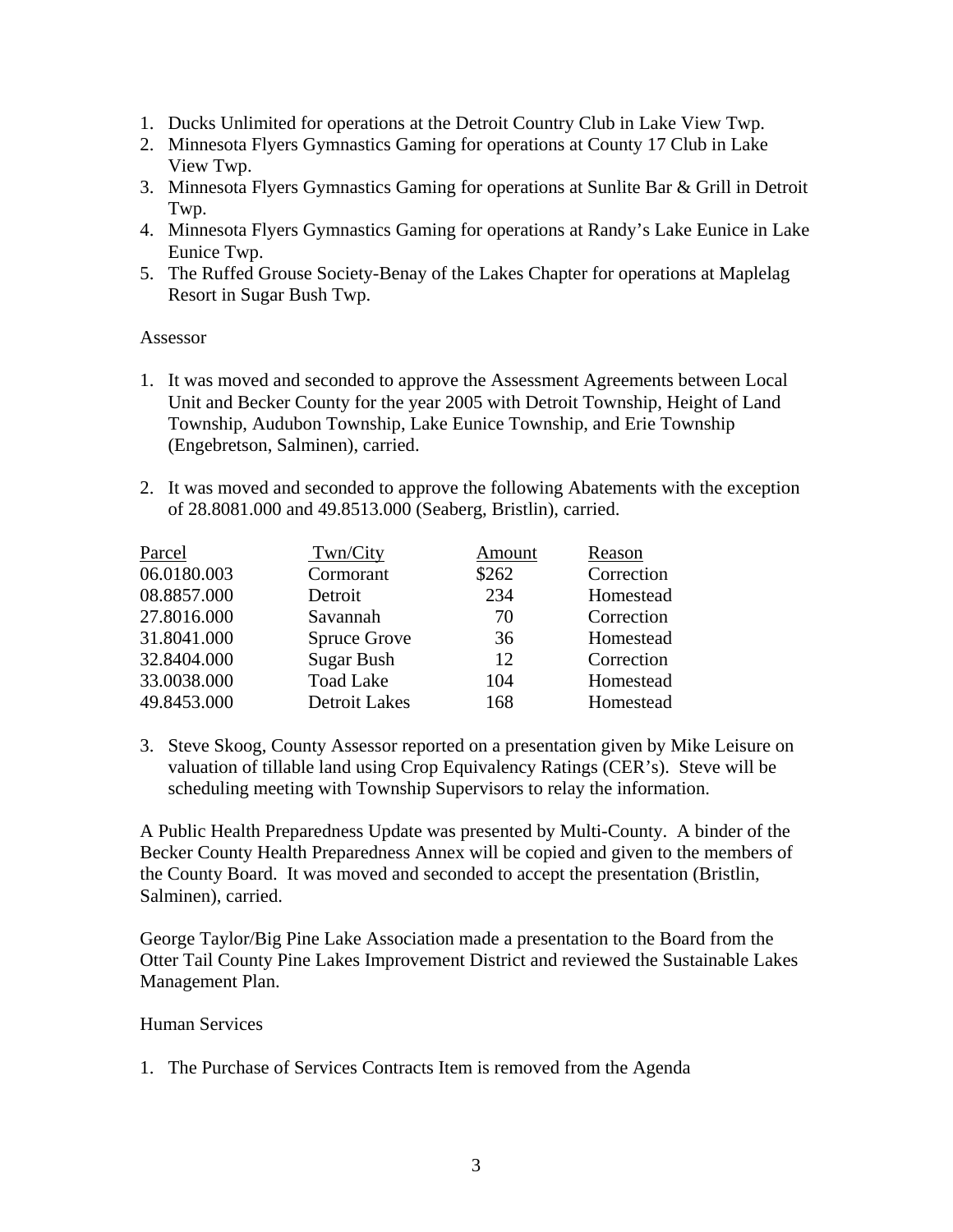- 2. It was moved and seconded to approve the Transit Claims (Salminen, Bristlin), carried.
- 3. It was moved and seconded to amend the contract with Lakes Crisis Center's Positive Connections Program from \$24,000 to \$48,000 (Bristlin, Salminen), carried.
- 4. It was moved and seconded to accept the Public Assistance Applications Report (Engebretson, Bristlin), carried.
- 5. It was moved and seconded to approve the Human Services Claims (Salminen, Bristlin), carried.

Planning & Zoning

Becker County Planning Commission (PC) Minutes of August 17, 2004:

- 1) FIRST ORDER OF BUSINESS: Seaberg/Seeley, Little Toad Lake, Height-of-Land Twp. It was moved and seconded to concur with the findings and recommendations of the PC to deny the change of zone and preliminary plat based on the fact the land was not suitable for development (Engebretson, Salminen), carried. Seaberg abstaining.
- 2) SECOND ORDER OF BUSINESS: Kip Moore. It was moved and seconded to concur with the PC findings and recommendations to approve the change of zone and certificate of survey to allow two tracts of land with the stipulation that the buildable area is on the North end of Tract B and no structures should be placed on the South end (between bay and road) of Tract B (Salminen, Bristlin), carried.
- 3) THIRD ORDER OF BUSINESS: Thomas Cummings, Richwood Twp. It was moved and seconded to concur with the PC findings and recommendations to approve the change of zone from agricultural to residential and approve the preliminary plat consisting of five lots based on the fact that the land is suitable for development and it does meet the criteria of the Zoning Ordinance and Subdivision Ordinance (Salminen, Bristlin), carried.
- 4) FOURTH ORDER OF BUSINESS: Charles Jenson, Savannah Twp. It was moved and seconded to concur with the PC findings and recommendations to approve the certificate of survey to allow Lot 5 to be subdivided into two lots based on the fact that the lots met the criteria of the Zoning Ordinance and Subdivision Ordinance (Bristlin, Engebretson), carried.
- 5) FIFTH ORDER OF BUSINESS: Ben Anderson, Burlington Twp. It was moved and seconded to concur with the PC findings and recommendations to approve the change of zone for Tract A from agricultural to residential and approve the certificate of survey for two tracts of land based on the fact that it does meet the criteria of the Zoning Ordinance and Subdivision Ordinance (Engebretson, Salminen), carried.